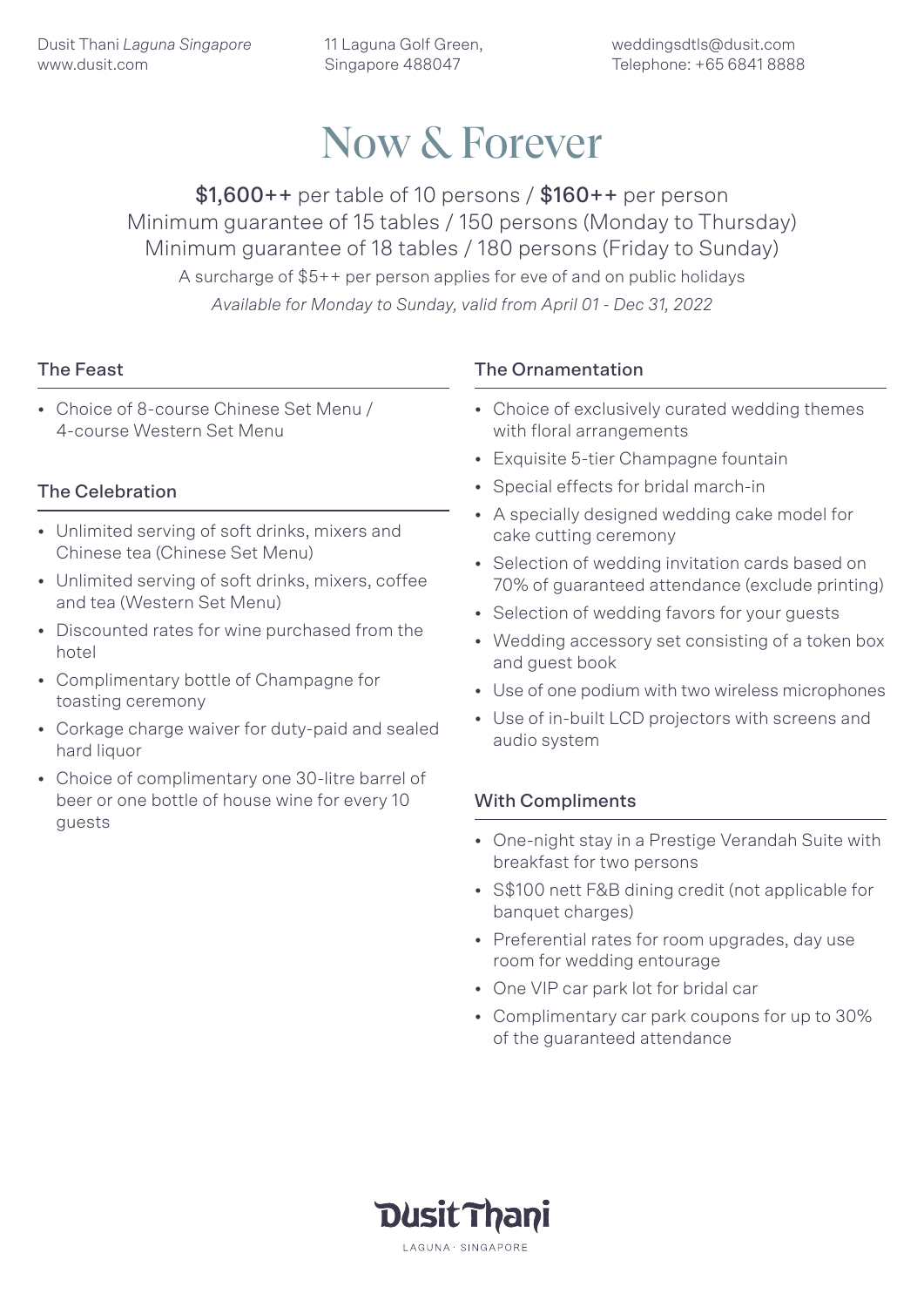11 Laguna Golf Green, Singapore 488047

# Now & Forever 8-Course Chinese Set Menu

## Combination Platter (choice of 5 items)

- $\bigcirc$  Spicy shellfish
- O Organic scrambled egg with crabmeat
- O Sweet & sour cabbage
- O Breaded prawn
- Drunken chicken
- O Vegetable net roll
- O Marinated gluten with black mushrooms
- O Mini octopus in sesame chilli sauce
- O Japanese spicy crispy seaweed salad
- O Chicken in beancurd skin

### Soup (choice of 1 item)

- O Braised four treasures in chicken consommé
- $\bigcirc$  Braised shredded fish maw with bamboo pith and shitake mushrooms
- Double-boiled chicken soup with sea whelk and conpoy

#### Seafood (choice of 1 item)

- O Deep-fried cereal prawns
- $\bigcirc$  Steamed prawns in Chinese wine
- $\circ$  Sautéed prawns with wasabi and mango sauce
- O Sautéed sliced squid with celery in XO sauce

#### Poultry (choice of 1 item)

- O Roasted chicken in pepper and salt served with crackers
- O Crispy chicken with cereal
- O Roasted crispy chicken

## Fish (choice of 1 item)

- O Steamed sea perch in brown sauce
- O Steamed sand goby in Hong Kong style
- O Steamed black garoupa in Hong Kong style

### Vegetable (choice of 1 item)

- O Braised bailing mushroom with spinach
- O Braised bamboo pith, shimeji mushroom and broccoli
- O Braised conpoy with mushroom and broccoli

## Rice / Noodles (choice of 1 item)

- $\bigcirc$  Braised ee-fu noodles with Chinese mushrooms and chives
- $\circ$  Steamed pearl rice with Chinese sausage, BBQ pork and Chinese mushrooms
- $\circlearrowright$  Fried rice with prawns wrapped in lotus leaf
- Wok-fried 'mian xian' with seafood
- $\bigcirc$  Braised ee-fu noodles with crabmeat

#### Dessert (choice of 1 item)

- $\circ$  Sesame seed dumplings in ginger syrup
- $\bigcirc$  Red bean with glutinous rice balls
- O Chilled cream of sago with mango & pomelo
- $\circ$  Cream of almond with glutinous dumpling